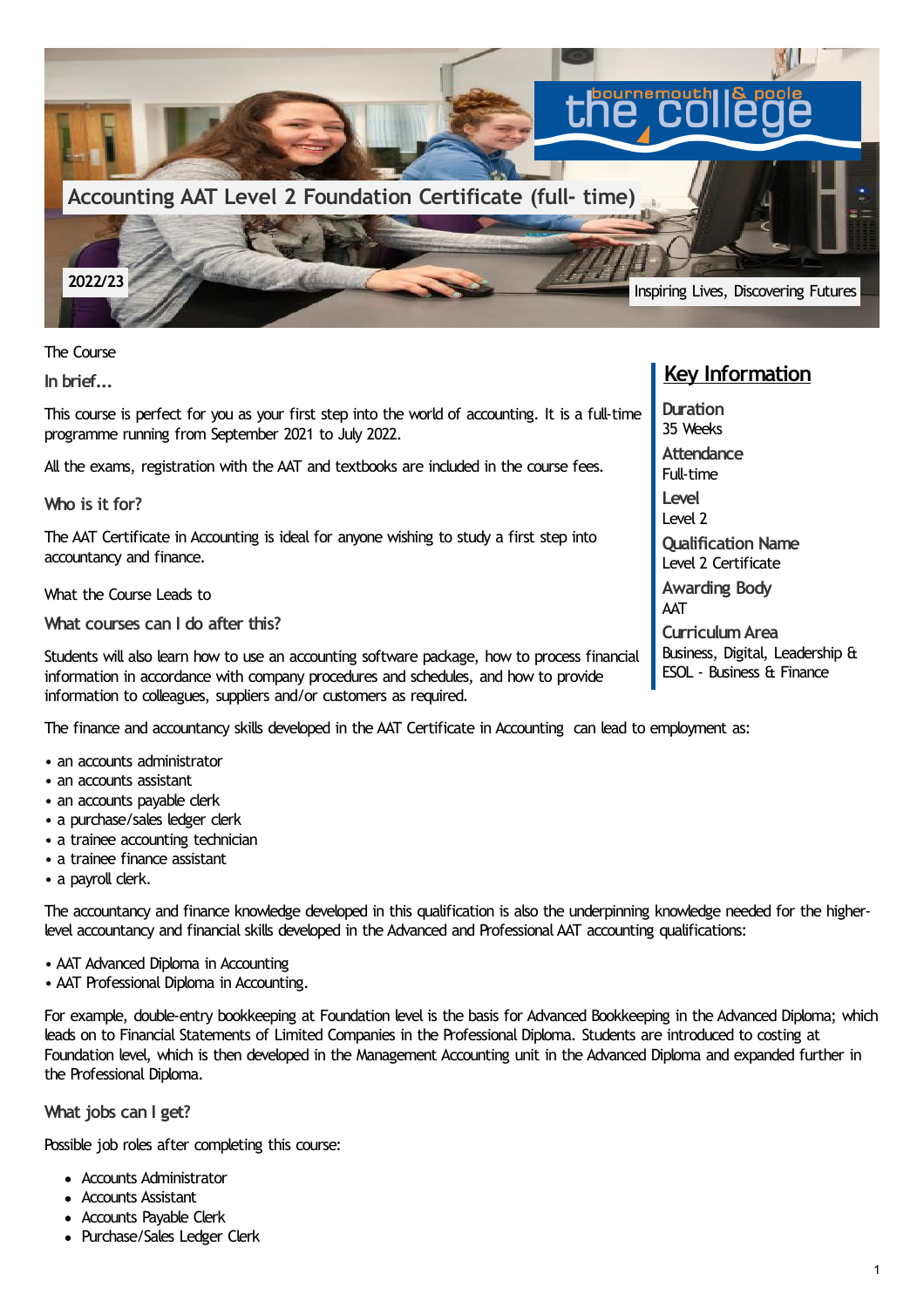- Trainee Accounts Technician
- Trainee Finance Assistant

What do I need to apply

**To do this course you should have...**

You will require a minimum of 5 GCSEs at grades 9 - 5 (formerly A\*- B) including English and Maths.

**What about work experience?**

Students must complete a substantial work placement on this course within the accountancy or financial sector to put into practice what they have learnt and to experience the real workplace. Students are encouraged to find their own work placement but will be supported in this activity by the Directorate Work Placement Officer.

Course costs

|                              |  |     | Course Code Start Date Costs 16-18 Costs 19-23 (with concessions) Costs 19+ (no concessions) |
|------------------------------|--|-----|----------------------------------------------------------------------------------------------|
| FQL2FQ001G 05/09/2022 £53.00 |  | N/A | N/A                                                                                          |

\* Please note fees are subject to change.

## **Associated Costs**

AAT student membership is a requirement of this course and registration must be completed at the beginning of the course.

AAT membership fees are charged and regulated by AAT directly. Please check their website [www.aat.org.uk](http://www.aat.org.uk) for up to date fee values.

Resit exam fees are applicable, please contact the AAT administrator on [aat@bpc.ac.uk](mailto:aat@bpc.ac.uk) for further information.

## Course Content

## **Course Content**

The AAT Certificate in Accounting covers a broad range of core accounting skills, as well as accountancy-related business skills and communications and personal skills.

- Bookkeeping Transactions
- Bookkeeping Controls
- Elements of Costing
- Using Accounting Software
- Work Effectively in Finance
- Business Communications and Personal Skills

Working in accountancy requires good communication skills, information technology skills and an understanding of the business environment, as well as an understanding of daily finance/accounting functions. The purpose of this qualification is to ensure that students are well rounded and well prepared to progress into a career in business, finance or professional accountancy, or into further education.

All of the units within the qualification are mandatory. This qualification also includes a combined unit assessment in the form of a final synoptic assessment that draws on and assesses knowledge and understanding from the units studied on the course.

Students will learn double-entry bookkeeping, basic costing and learn how to use accounting software, and develop the professional skills and behaviours needed to contribute effectively in the workplace. Working in accountancy requires good communication skills, IT skills and an understanding of the business environment, all of which are covered by this qualification.

The AAT Foundation Certificate in Accounting also develops additional business skills that have particular relevance to those working in accountancy, finance and general business roles.